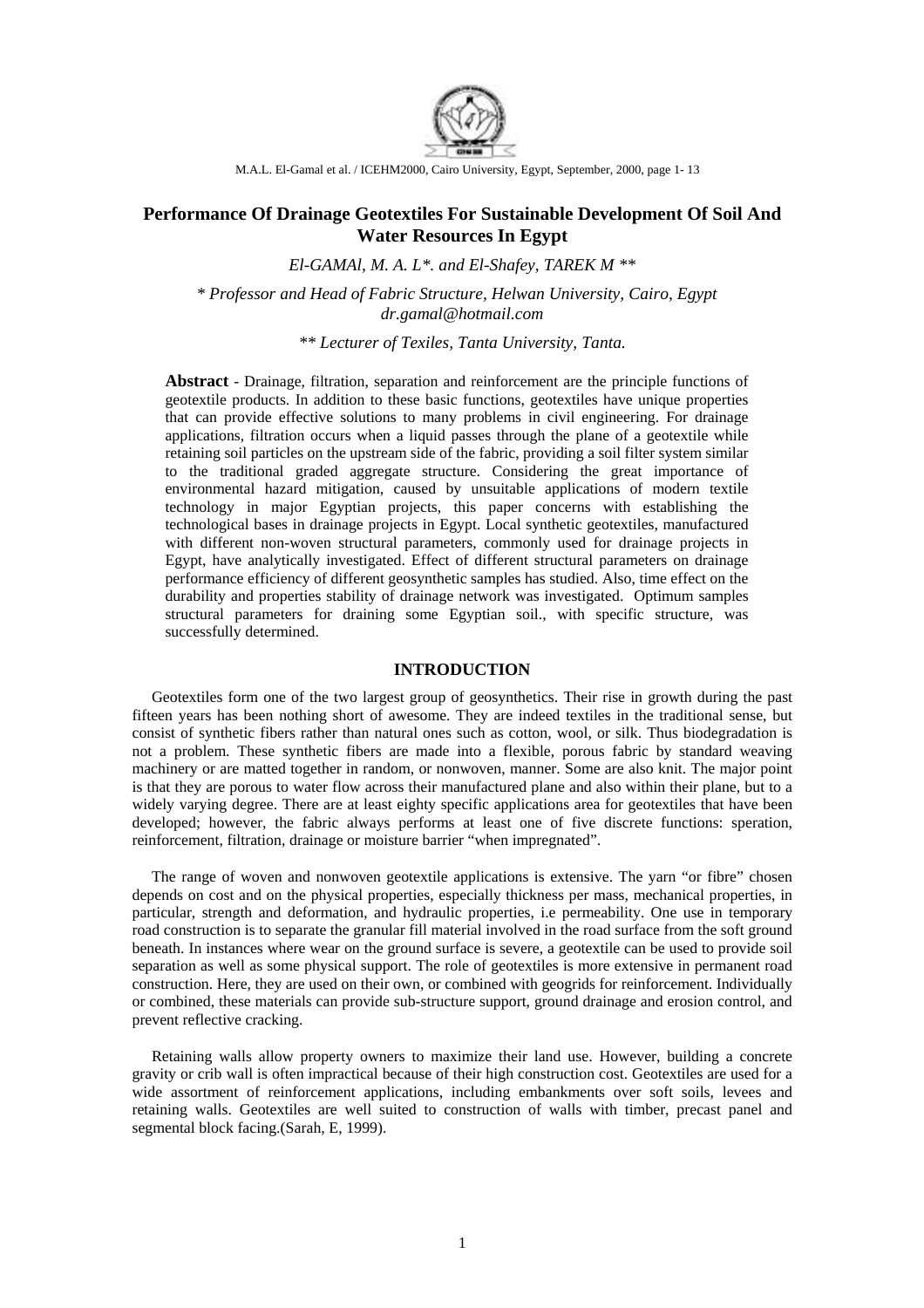Geotextiles make retaining walls financially feasible. In fact, a geotextile retaining wall can be built for less than half the cost of a conventional wall. Woven geotextiles offer other significant advantages over conventional methods, such as simplified installation, construction, and the ability to use on-site backfill material.(Hearle, 1971). Owners and builders like the fact that polypropylene geotextiles cost approximately half the amount of polyster and polyethylene geogrids, and they require considerably less labor to install.

 Land fill and waste disposal sites create a number of difficult problems which are now being tackled by the industry. Methane gas is generated by decomposing natural materials, as well as in industrial environments. Gases can also migrate upwards from worked coal seams and even undisturbed rock formations. The geotextile used in this instance will absorb the gas, allowing it to continue upwards, selectively releasing it to ground drains which remove the gas rapidly and prevent it from accumulating. An impermeable geomembrance can be fitted below the geotextile if the hazard is waste, or above if the problem is likely to come from below ground. (Ingold, S. 1988)

 Geotextiles have replaced graded soil filters for drainage of virtually all structures, including groundwater, intercept systems, pavements, building foundations, dams and walls. Compared to conventional soil filters, geotextiles offer advantages by providing a consistent and continuous filter, reduced excavation, reduced environmental impact, and simplified higher quality construction and a substantial reduction in material costs. Geotextiles have replaced graded granular filters used beneath riprap or other armor materials in revetments.

 Applications include drainage channels, shorelines, and bridge and pier scour protection systems. Without a geotextile filter, wave action and water movement erode subgrade soils from beneath the riprap or armor. Degradation of the subgrade negates the benefit of the riprap or armor, resulting in extensive repair and replacement. The selection of geotextiles for permanent erosion control is similar to subsurface drainage. However, permanent erosion control applications usually require higher geotextile strength properties. The geotextile must survive placement of possibly very large, angular ripap, plus be able to endure severe wave action.

 Filtration occurs when a liquid passes through the plane of a geotextile while retaining soil particles on the upstream side of the fabric. In time, a graded filter cake develops adjacent to the fabric, providing a soil filter system similar to the traditional graded aggregate structure.

 For this application, a geotextile high in "percent open area" should be selected, with a controlled opening size to suit the soil being filtered. Most non-woven fabrics and some woven fabrics will suit this application. Filtration is the key function in virtually all drainage applications, and the use of an appropriate geotextile in drainage is very effective, both technically and economically.

 The inclusion of a geotextile fabric in any drainage system adds only a small fraction of the drain's overall cost but greatly enhances the system's performance and life expectancy. (Radko Krcma, 1971)

 The objective of this work is to study the relationship between some geotextile fabric parameters and their drainage performance efficiency, for sustainable development of soil and water resources in Egypt.

# **LITERATURE REVIEW**

Over the years geotextiles have been used in hydraulic engineering. Mainly four different types are used: Mechanical bonded non-wovens, thermal bonded non-wovens, wovens and more recently knitted. For the majority of the projects their primary task is to act as erosion protection, alternative for, or part of a mineral filter. Whereas during the last years their affectivity has been discussed, today there is a tendency to create criteria, which enables the responsible engineer to choose the material best suitable for certain condition. Basis for such criterias is the knowledge, what kind of forces are acting on the geotextile in a project. Mostly there are five stages five effecting the drainage performance efficiency: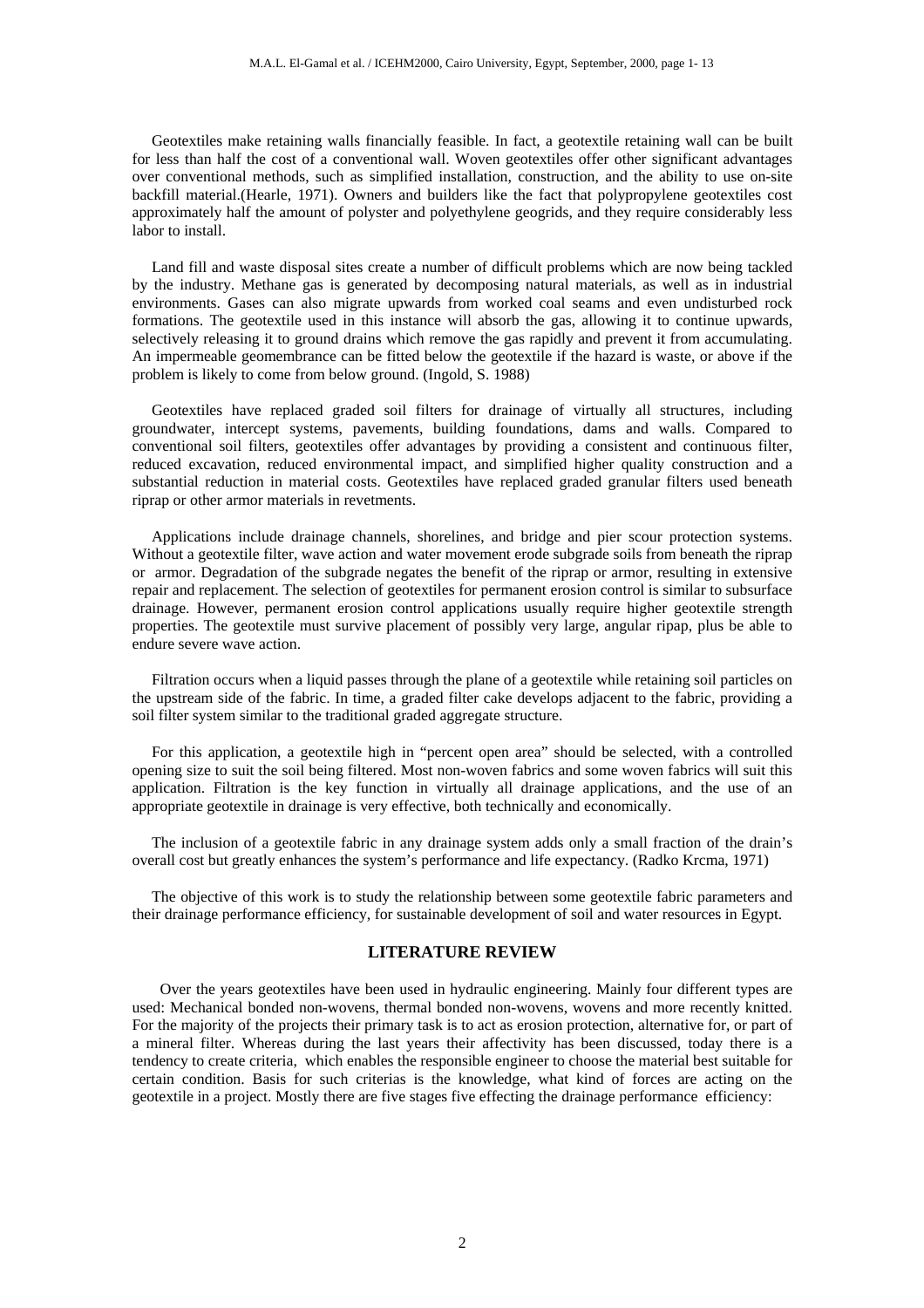- 1- Designing and manufacturing the geotextile fabric, i.e. design and production parameters.
- 2- Wrapping parameters, i.e wrapping yarns for the drain pipe, wrapping machines, wrapping stress and mechanism.
- 3- Transportation, handling, and storage conditions , i.e. effect of transportation, handling and storage in the open air climatic Egyptian parameters, especially effect of UV radiation incorporation with high temperature and humidity.
- 4- During and after soil excavation, for inserting drainpipes wrapped with geotextile envelopes.
- 5- After completion of the drainage system.

As a matter of fact, every one of the above-mentioned stages considerably affects the geotextile material, itself, i.e. all its structural parameters. In its turn, it strongly affects its behavior or performance efficiency.

Several researches have been carried-out for revealling the behavior of soil-water agricultural drainage system by using different geotextile envelope materials. Most of these works have emphasized on studying some criteria, for determination the need of an envelope material, for selection of the envelope material type. However, principals for establishing those studies has based on comprehensive studies of soil characteristics, especially soil particle sizes and size distribution, i.e. soil grading characteristics. For example, different criteria has been suggested and used to evaluate definite types of soils in Egypt (Omara, M. A. and Vlot man, W.F., at DRI<sup>(\*)</sup> (1996-2000). These criteria includes: (clay content < 30%); (clay/silt < 0.50); (plasticity index (P<sub>I</sub>)<6.0); (coefficient of uniformity (C<sub>u</sub>)<5.0); and (Boundraies Voltman/ Omara 1996).

Most of the above-mentioned studies was not sufficiently interested in interpreting their results on geotextile structural parameters, such as fibre characteristics, yarn structure, density, mass per unit area, thickness, … etc.

# **METHODOLOGY**

#### **Geotextile specification**

Three Egyptian manufacturers provided samples  $(N_1, N_2, N_3)$  from needle punched nonwoven polypropylene material in which their structural specification were different (fibre linear density (d, tex), fibre linear density distribution  $(d_{90})$ . Two imported samples  $(n_4, k)$  with thermal-bonded, and weft knitted structures respectively. Geometrical factors such as cover factor (i.e density of component fibres or yarns in related to their linear density (d)), specific structural parameters (for knitted, loop length, coarses/ in, wales/in .. etc) are different. Depending on the variation of structural parameters, main physical properties, involving drainage process, of geotextile fabrics are considerably affected. Main physical properties of drainage geotextile are thickness, mass/area, and pore size distribution).

## **MEASUREMENTS**

For determining most of structural parameters, a relatively new optical technique" Image-Analysis Computer system" was used. Mass per unit area, thickness and pore size distribution were measured.Using the standard methods of (A.S.T.M) (1996). Five envelope geotextile samples were used in each measurement. Then the average of these samples were calculated.

# **RESULTS AND DISCUSSION**

Table  $(1)$ , Figs (From  $(1-a, 1-b \text{ and } 1-c)$  to  $(5-a, 5-b, \text{ and } 5-c)$  and figs  $(6-11)$ , display the whole results, where mass/area (g/m<sub>2</sub>), thickness (mm), porosity (%), fibre linear density ( $d_{\text{lex}}$ ) and  $O_{90}$  for virgin samples and exhumed (6 months after construction) were determined. Using a relatively new optical

<sup>\*</sup> DRI- Drainage Research Institute, National Water Research Center, Ministry of Water Resources and Irrigation; Egypt.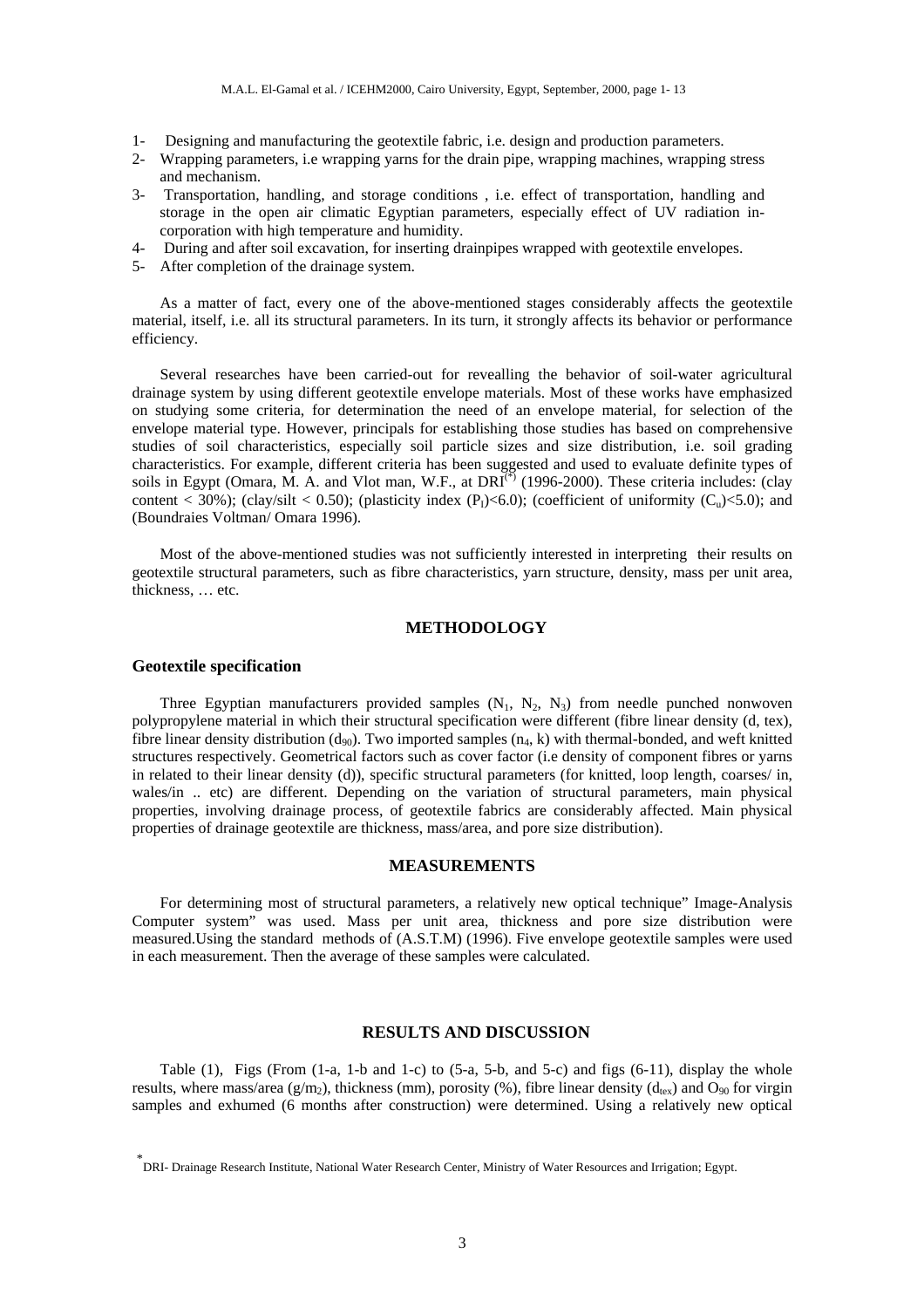technique "Image Analysis computer system", microphotographs (Figs 1-11) have obtained, where (a) indicates virgin sample, (b) indicates exhumed sample (microphotograph, taken from the drainpipe interface, and (c) taken from the soil interface.

| Symbol<br>of each<br>sample | Geotextile<br>Fibrics         | $O_{90} (\mu m) T$ |                   |           | Mass/area Thickness | $D_{\text{tex}}$ | <b>Binding</b><br>points |
|-----------------------------|-------------------------------|--------------------|-------------------|-----------|---------------------|------------------|--------------------------|
|                             |                               | Virgin             | Virgin<br>exhumed | $(g/m^2)$ | (mm)                |                  | frequency                |
| $N_1$                       | Polypropylene<br>360 "PP 360" | 360                | 520               | 396       | 4.5                 | $11 - 183$       | 16                       |
| $N_2$                       | Polypropylene<br>310 "PP 310" | 310                | 358               | 324       | 4.5                 | 11-826           | 28                       |
| $N_3$                       | Polypropylene<br>290 "Pp 290" | 290                | 530               | 620       | 6.2                 | 6-378            | 36                       |
| K                           | Knitted Socks<br>("O" Socks)  | 100                | 170               | 184       | 1.2                 |                  |                          |
| $\rm N_4$                   | Typar                         | 90                 | 480               | 90        | 1.1                 |                  | 65                       |

**Table (1):** Performance properties of geotextile drain-envelopes

### **Effect of Fabric Structure:**

Nonwoven geotextile samples  $N_1$ ,  $N_2$  and  $N_3$  produced by needle punched technique, exhibit higher performance drainage efficiency (less blocking and higher hydraulic quality and more deformation resistance), in comparison with other samples  $(N_4 \text{ and } k)$ . This mainly due to the fact that relative fibre movement within the structure of  $(N_1, N_2 \text{ and } N_3)$  is greater than in  $(N_4 \text{ and } k)$  which is, in its turn, allows the fibres to slip on their contact surfaces and behaves better in the drainage site. This behavior is obviously shown in the course of comparing samples  $(N_1, N_2, M_3)$  after construction, i,e exhumed geotextile fabrics. Exhumed ( $N_1$ ,  $N_2$  and  $N_3$ ) samples are more durable and dimensionally stable after six months construction, especially in their side of drainpipe interface, shown in the microphotographs Fig (1-b), (2-b) and (3-b).

# **Effect of Binding points frequency:**

 Comparing the different microphotographs of the five samples, it is obviously shown that they are totally different in the number (frequency) of the binding points. Results of counting binding points in  $(cm<sup>2</sup>)$  were: (16, 28, 36, 65) for samples  $(N_1, N_2, N_3$  and  $N_4)$  respectively. The increasing trend in those samples proved the decressing ability of movement freedom of fibres within every non-woven structure. Typar  $(N_4)$ , produced by thermal-bonded technique exhibited the most bonded geotextile, in comparison with the other three ones. At the same time PP  $360 \text{ (N}_1)$ , which exhibited the best within other samples in hydraulic properties, has the lowest frequency of biding points. This is easily approved by comparing the clogging and blocking effects in microphotographs, (1-b,c), (2-b,c), (3-b,c), (4-b,c)-Big "O" socks sample, produced by knitted technique, exhibited bad hydraulic trend (more clogging and blocking). This is easily shown in microphotographs (5-b,c).

# **Effect of binding element type:**

 Binding elements in fabric structures could be single fibres, fibre strands, or binding threads. Thermalboded is one example of non-woven fabrics consisted of single fibre (filament) binding element by fusing fibres at their cross-over points. Needle-punched is a typical example of non-woven geotextile, produced by fibre strands binding element. In its production the fibre web is interlaced with fibre strands pulled through by the barbs of the needles of a needle punching machine. Binding threads are used as the binding element in the production of nonwoven fabrics in which the web is reinforced by stitch bonding woven. Warp knitted or weft-knitted, are also typical representative of the binding threads geotextile fabrics.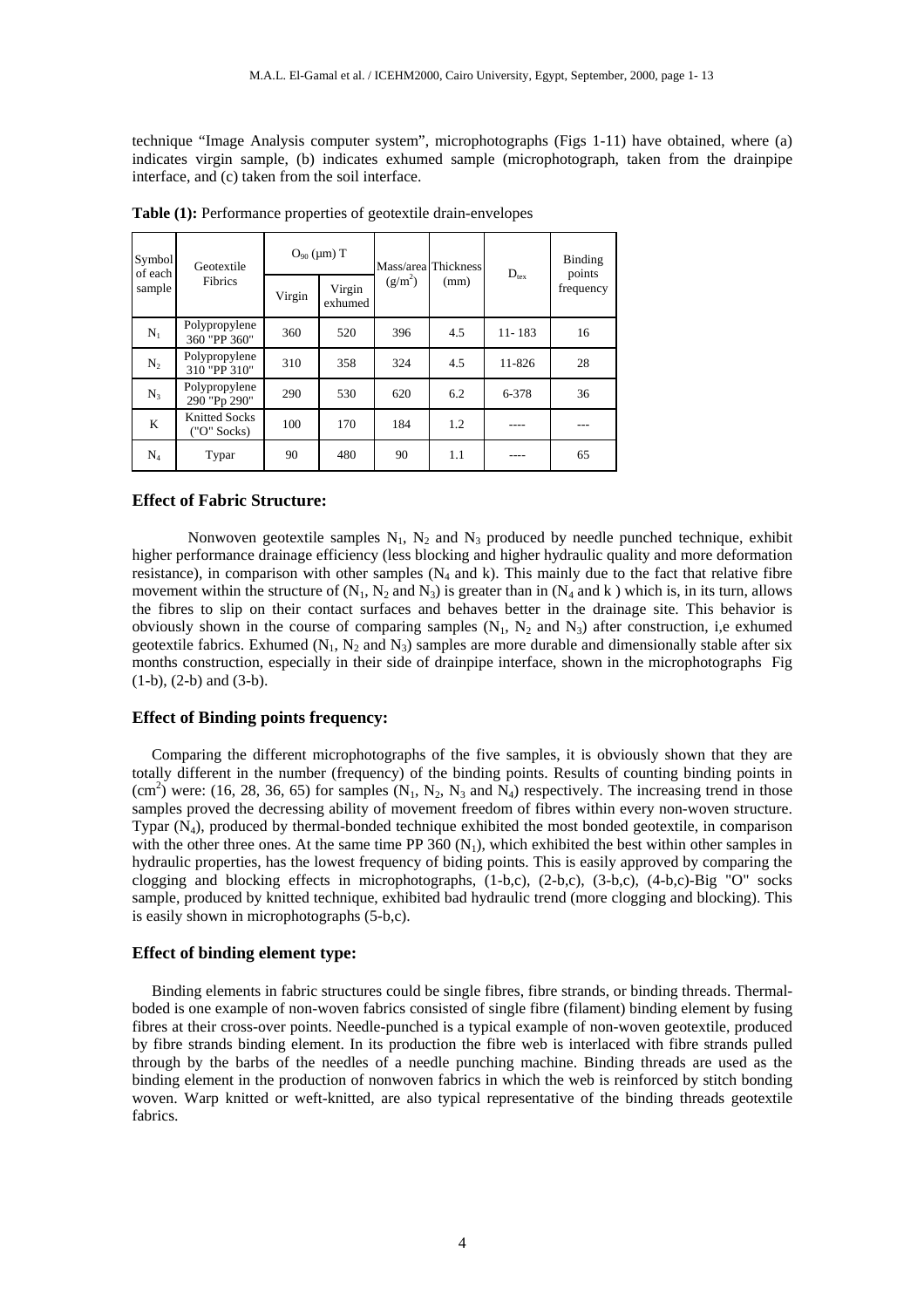For Egyptian silty, weak structured soils (fine textured soil), the coarser the geotextile surface texture, the more appropriate it would be, for drainage [DRI (1989 - 1996)]. This fact was approved by this work, where coarser nonwoven samples "made form fibre strands" (Samples  $N_1$ ,  $N_2$  and  $N_3$ ) exhibited better draining quality than other fabric "made from fused single fibres" (sample N<sub>4</sub>). For knitted structured sample (K), the realtively bad pore size grading, and relatively thinner thickness has led to bad draining hydraulic performance. All this analysis approved by microphotographs (Figs 1-5).

#### **Effect of structural geometrical arrangement "i.e. Structure Orientation":**

 As a matter of fact, structural geometrical arrangement plays a great role in determining the drainage hydraulic behaviour of some geotextile drain-envelopes. The more regular geometrical arrangement; either planar, or spatial; the bad the grading characteristic of drainage geotextile fabric. Fibre, fibre strands, or yarns grading, as well as, pore size grading of geotextile fabrics are considered the main criteria of good drainage grading characteristics. The relationship between fabric pore size grading  $(O_{90})$ and soil particle size grading is, for many drain scientists, the typical representive criteria of drainage efficiency.

 Analysing the microphotographs of the five virgin samples (1-a, 2-a, 3-a, 4-a, and 5-a), it could be concluded that, the relatively bad oriented fabrics  $(N_1, N_2, N_3)$ , where spatial dis arrangement occurred between fibres, composing the fabric. Typar  $(N_4)$  exhibited relatively better arrangement, or less dis arrangement", where fibre disarrangement occurred only in a plane Figs. 6,7 show the appearace of magnified (X 1000) fibres, protruded from "Typar" geotextile fabric, where virgin (Fig. 6) and exhumed (Fig. 7) display the planer arrangement of fibres. (Fig. 7) also shows the soil particles hanged clearly on the fibres surfaces.

 Comparing that effect in its respective appearance, for both (PP 360) fibres of virigin sample (Fig. 8) and exhumed (Fig.9); and (PP 290) fibres of virgin sample (Fig. 10), and exhumed (Fig. 11), the spatial arrangement of fibres is obviously clear. Both (PP 360), Figs. 8,9, and (PP 290), Figs. 10,11 microphotograph proturded fibres (X 1000), shows the different relationships of soil particles with fibres [where sticking cohesively on fibre in (Fig. 9) and spreading on fibre surface in (Fig. 11)]. The worst geotextile sample was knitted socks (K), because of its relatively highest "yarn arrangements" within the structure. Results of changing of  $(O_{90})$  and stability of other fabric physical properties after six months were shown in (table. 1) and Figs (1-b,c , 2- b,c ---- 5- b,c) of exhumed geotextiles for their both side interfaces (with soil and water drain).

## **Effect of fabric Thickness**

 Thickness of geotextile drain-envelopes considered as one of the major structural-physical characteristics, playing a great role in drain hydraulic mechanism "Kineticism" over the soil-geotextile system. As general, the thicker and bulkier the fabric, the better drainage it performs. This fact, could be approved by the results, displayed in table (1) and microphotographs of exhumed fabrics (Figs. 1-5).

# **Effect of Fabric Mass/area "g/m2**

 Results, shown in table (1) display a clear variation in different geotextile mass/area. Those results could be proportional with the results of thicknss (mm) for the same fabrics. Needle-punched samples  $(N_1, N_2, N_3)$  exhibited the maximum values and  $(N_4)$  exhibits the lowest. Here, mass per/unit area is just a representative indicator of some important factors such as (d<sub>tex</sub>, density, cover factor, thickness .. etc). So mass/area could not be solely a fair criterion for predicting the performance of geotextile envelope. Using mass/area incorporated with its thickness may be more fair criterion for drainage performance of geotextiles.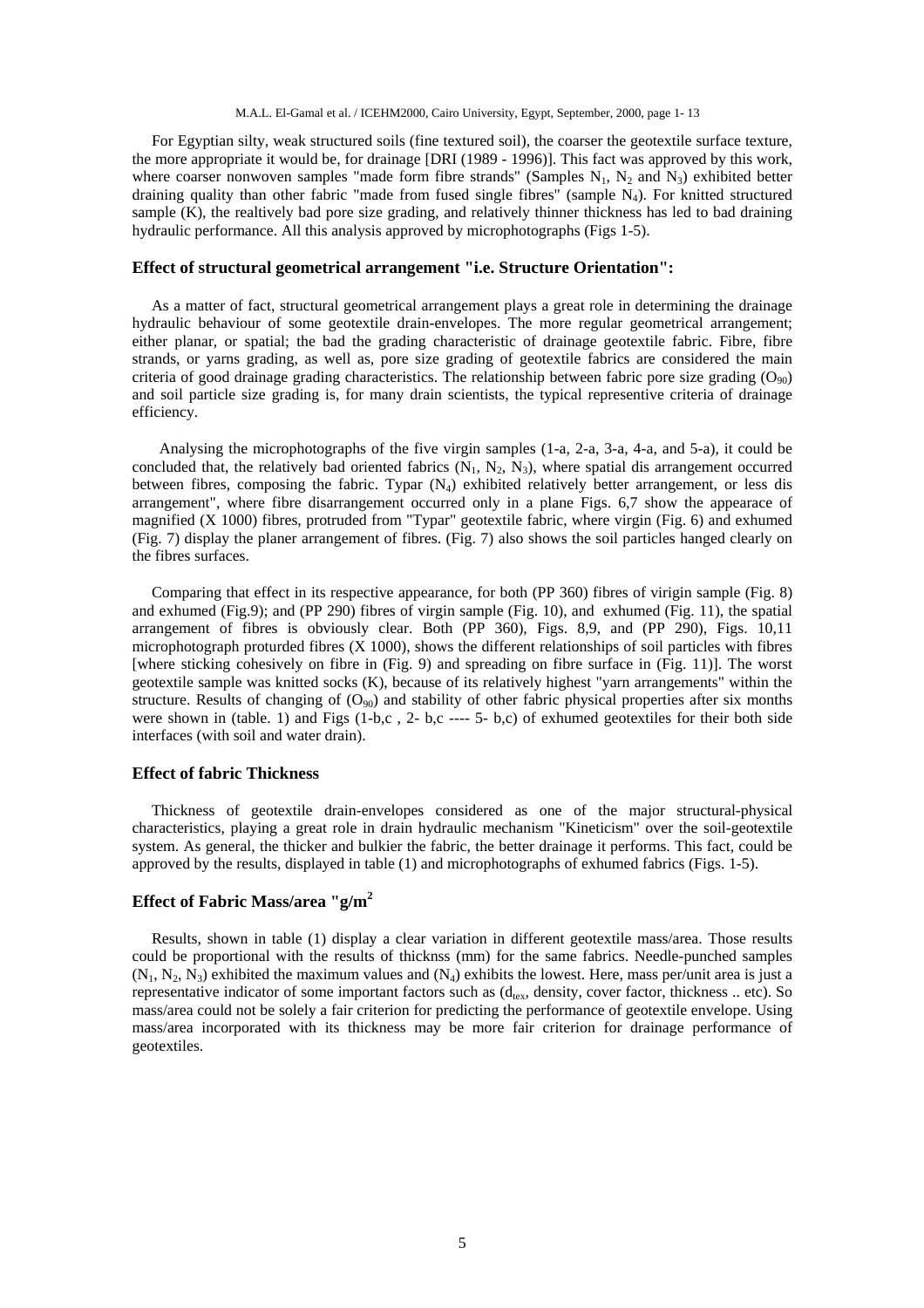## **CONCLUDION AND RECOMMENDATIONS**

- ! Fabric parameters, in general, play the most important role in determining the performance efficiency of geotextiles, used for drainage applications, in specific soil parameters.
- ! Type of fabric structure (needle-punched, thermal bonded nonwovens, wovens, or knitted) dramatically affects the drainage behaviour of such geotextile drain-envelopes, either hydraulical or mechanical.
- The orientation of Fabric structure, i.e. the geometrical arrangement of its main component "particles" (fibres, fibre strands, yarns, .. etc) has a great influence on the kinetic behaviour of soilwater drainage system through fabric plane.
- Interlacing force represented by binding points frequency, is one of the most important parameters of the geotextile "non-woven" fabric, which considerably affects the drainage performance.
- Porosity, pore size distribution  $(O_{90})$ , binding element distribution  $(d_{90})$ , and their grading characteristics, in relation with similar soil grading characteristics, are still of major importance in controlling the drainage geotextile designing and producing parameters.
- ! Based on the previous results, the following recommendations can be made :
- ! An intensive research work should be carried out for widening the range of design parameters for drainage geotextiles.
- ! Kinetic movement of soil-water drainage system in situ, through different geotextile drain pipes envelopes, should be carried out for proper designs of new appropriate fabric parameters.
- ! Microscopically scanning, and other modern photographic methods, should be used for recording static or dynamic water flowing processes, from saturated irrigated soils,through geosynthetic fabrics.
- ! More in-depth and wide-range co-operation between DRI and textile scientists is recommended for best solutions of geotextile drainage problems.

#### **REFERENCES**

- 1- Sarah, E., Braddock et al., Techno Textiles, Revolutionary Fabrics, Thames and hudson, 1999.
- 2- Ingold, S., Miller, K. S., Geotexstiles handbook, Thomas Telford, London, 1988.
- 3- Non Wovens, papers presented to the short course on "Nonwoven Fabrics" at UMIST, Organised by J. W. S. Hearle et al., the Textile Trade Press, U.K., 1971.
- 4- Radko Krcma, Manual of Nonwovens, Textile Trade Press, Manchester, U.K., 1971.
- 5- Omara, M. A. and Vlotman, W. F., Drain Envelope Need, Design and Quality Control. Drainage research Programme Project (DRI), March 1996.
- 6- Karaman, H. G., Omara, M. A., Vlotman, W. F., Performance Assessment of Synthetic Envelope Materials of the Haress pilor Area, Egypt, Drainage in 21 century, Proccedings of the  $7<sup>th</sup>$  annual Drainage symposium, Orlando, Florida, 1998.
- 7- Omara, M. A., and Vlotman, W. F., Drainage in Egypt: pipes, envelopes and machinery for the 21st century, ICID conference, New Delhi, India, 2000.
- 8- A.S.T.M, Annual Book of A.S.T.E.M Standards, 04.09: Soil and Rock (11), D4943 latest; Geosynthetic. American society for Testing and Materials, Philadelphia USA, 1966.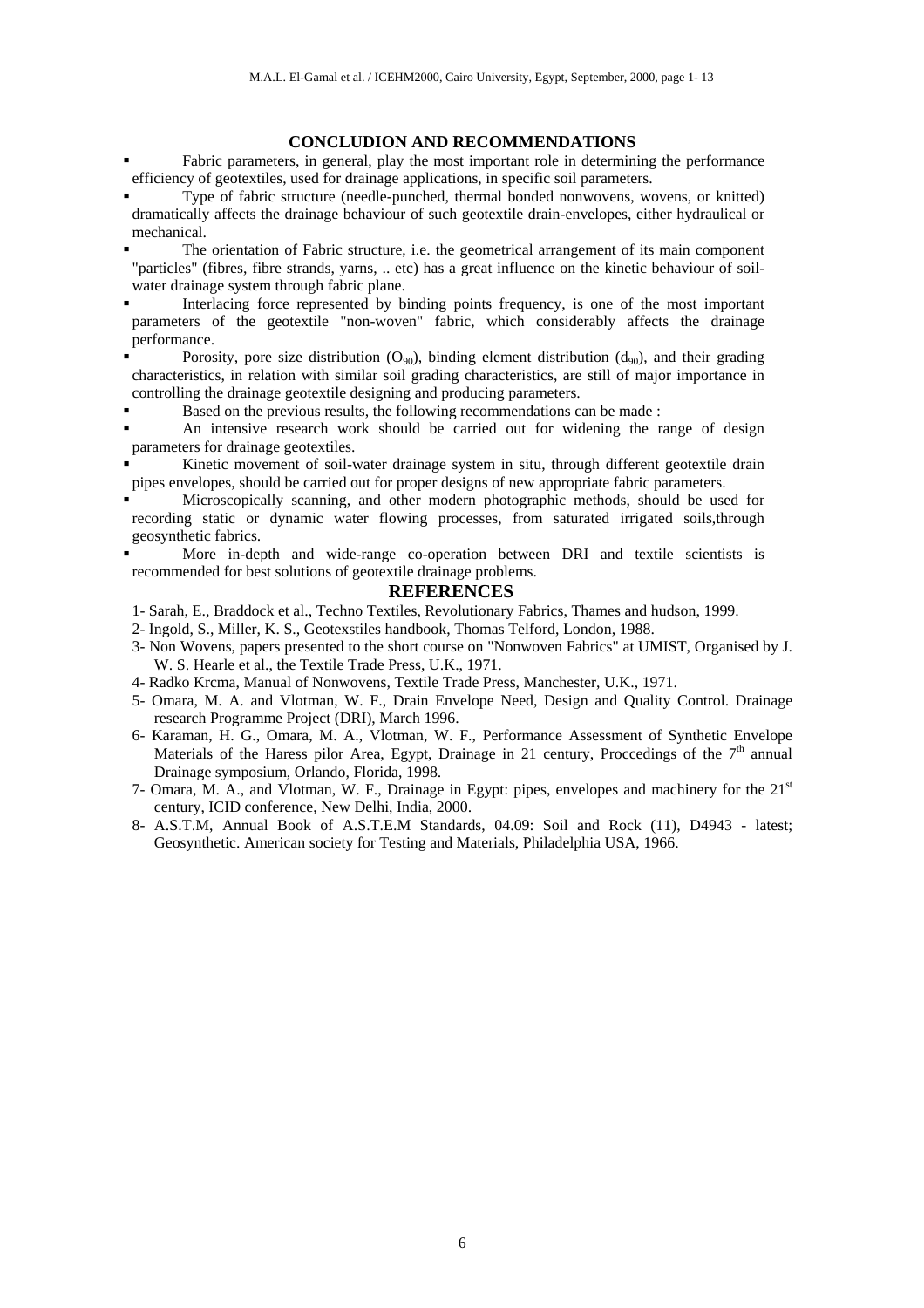

Fig 1a



Fig 1b



Fig 1c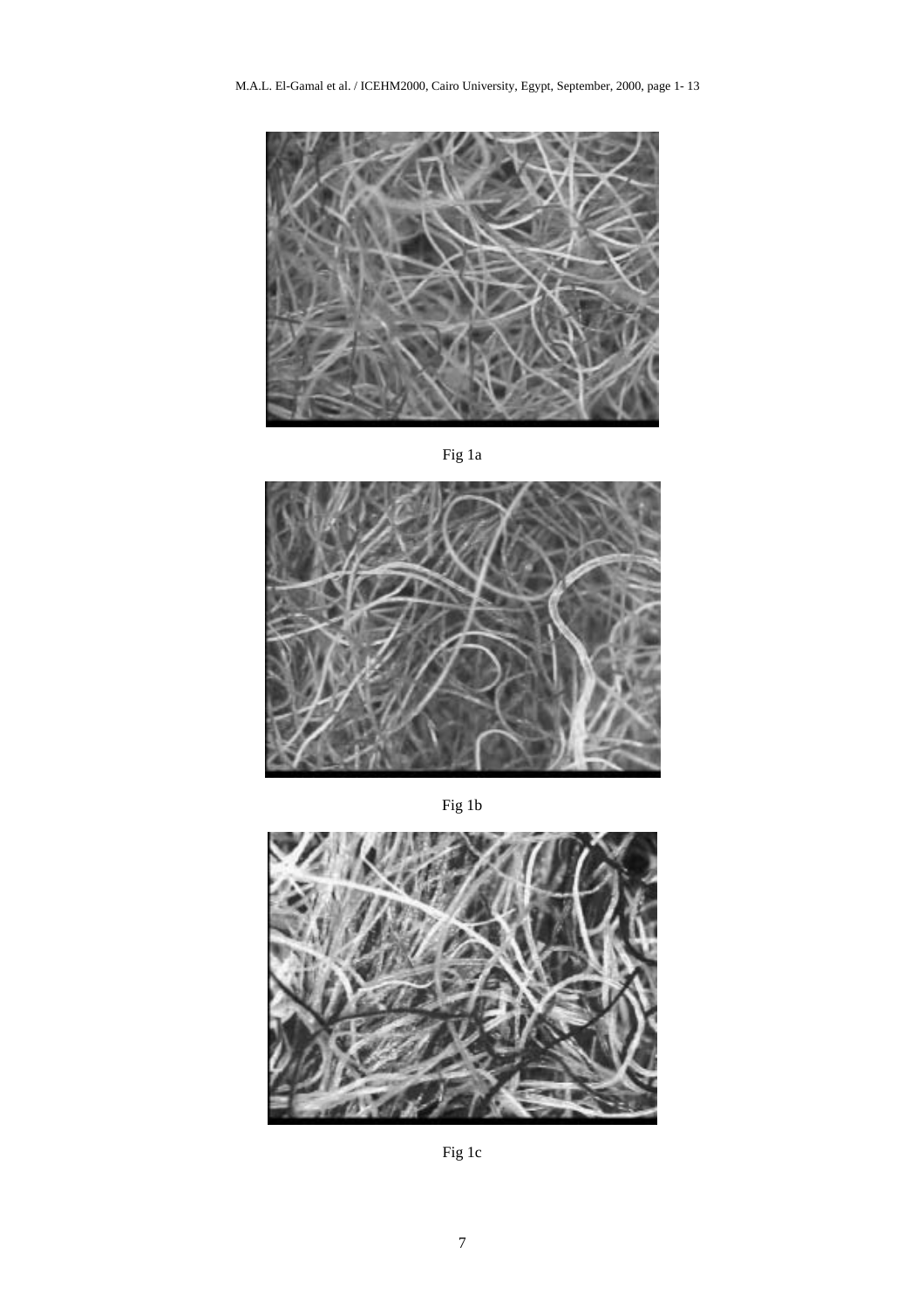M.A.L. El-Gamal et al. / ICEHM2000, Cairo University, Egypt, September, 2000, page 1- 13



Fig 2a



Fig 2b



Fig 2c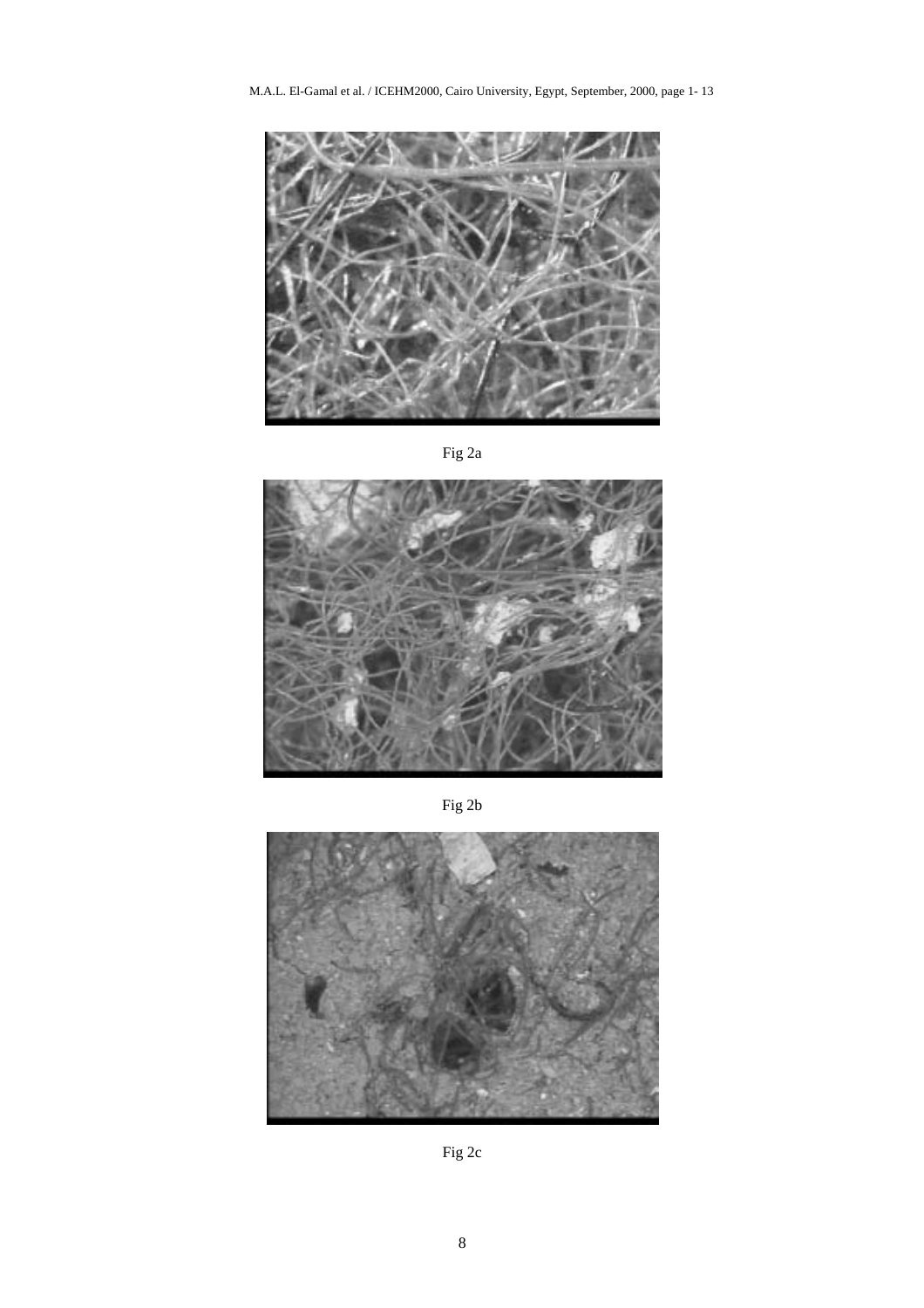

Fig 3a



Fig 3b



Fig 3c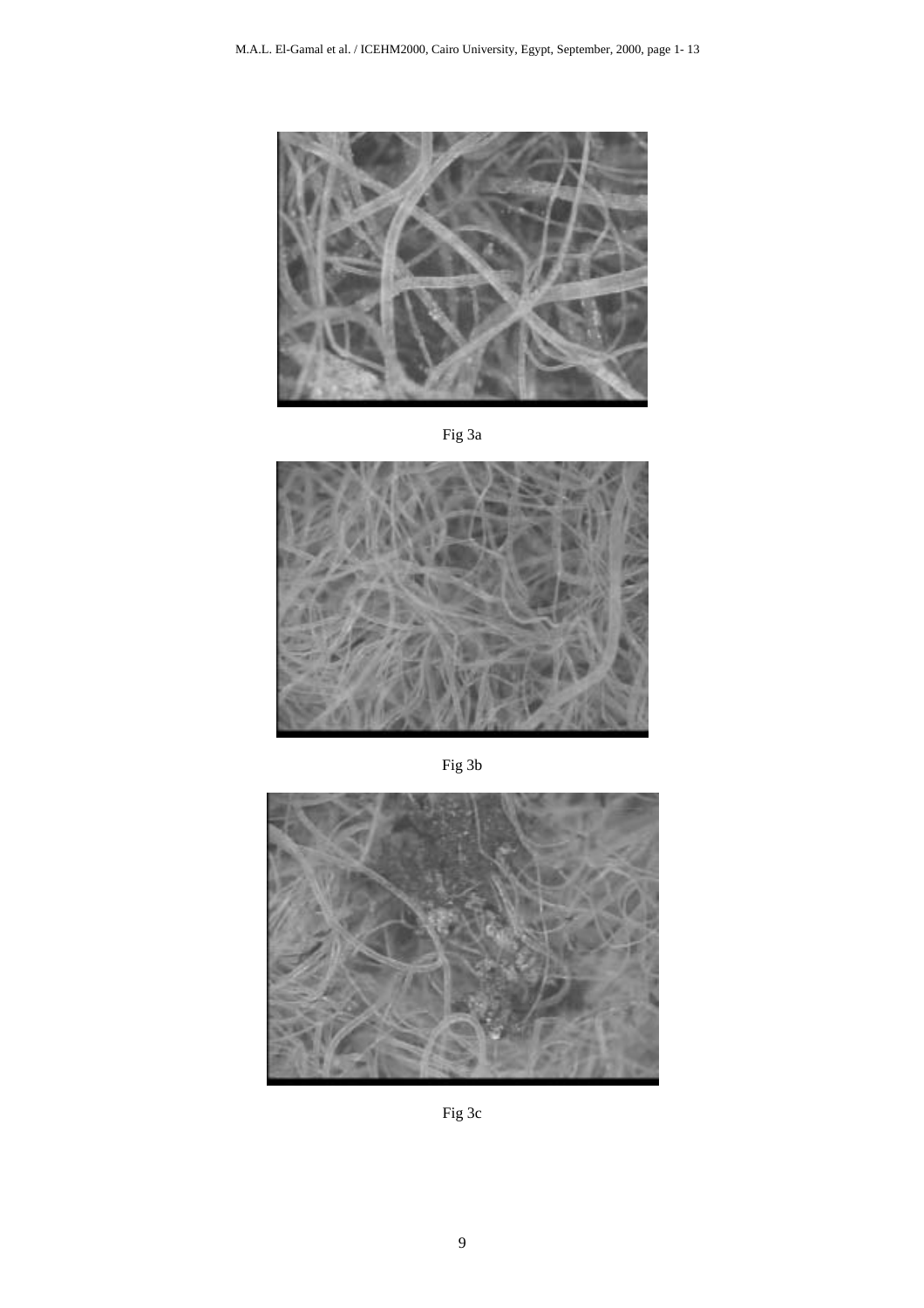

Fig 4a



Fig 4b



Fig 4c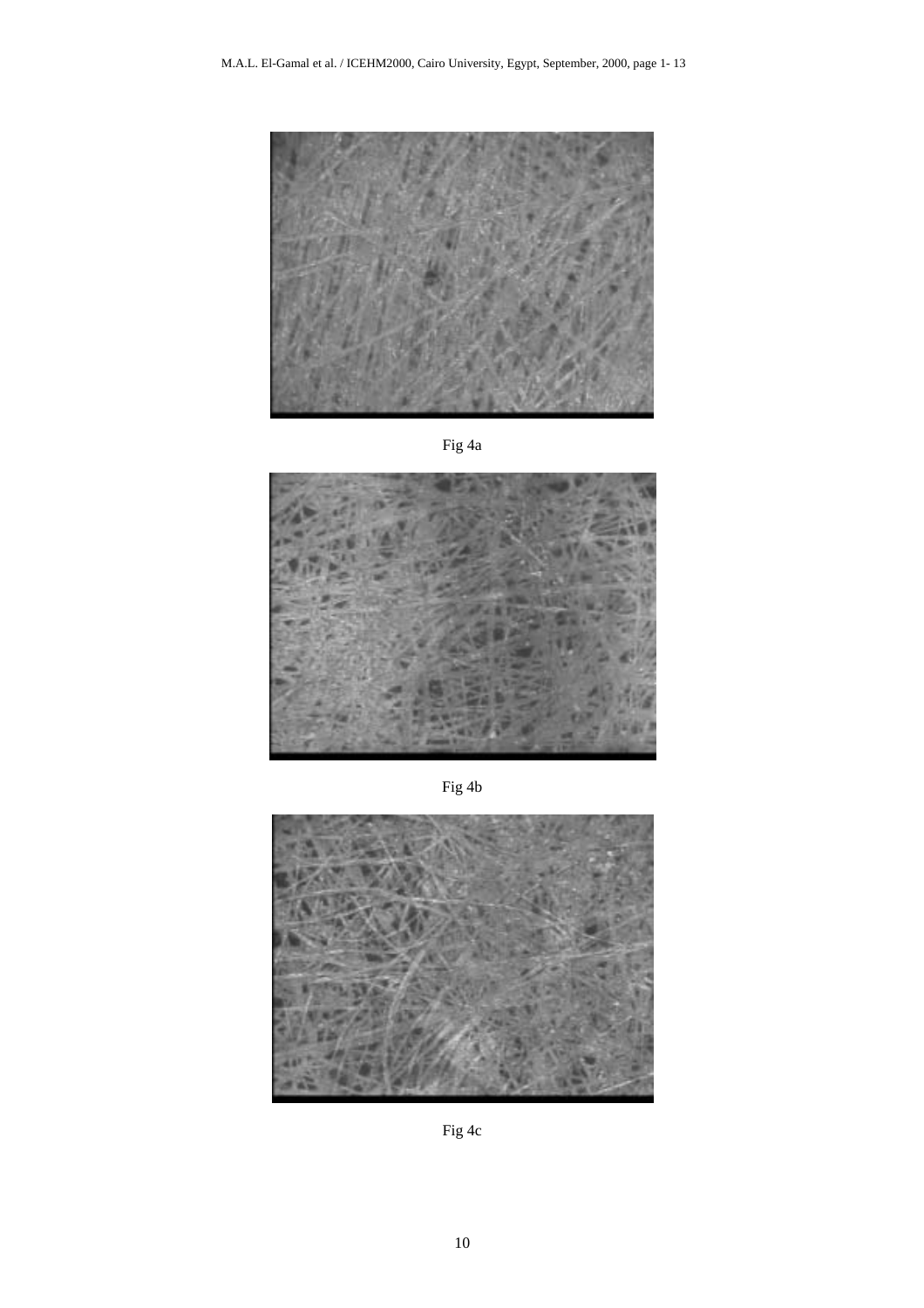M.A.L. El-Gamal et al. / ICEHM2000, Cairo University, Egypt, September, 2000, page 1- 13







Fig 5b



Fig 5c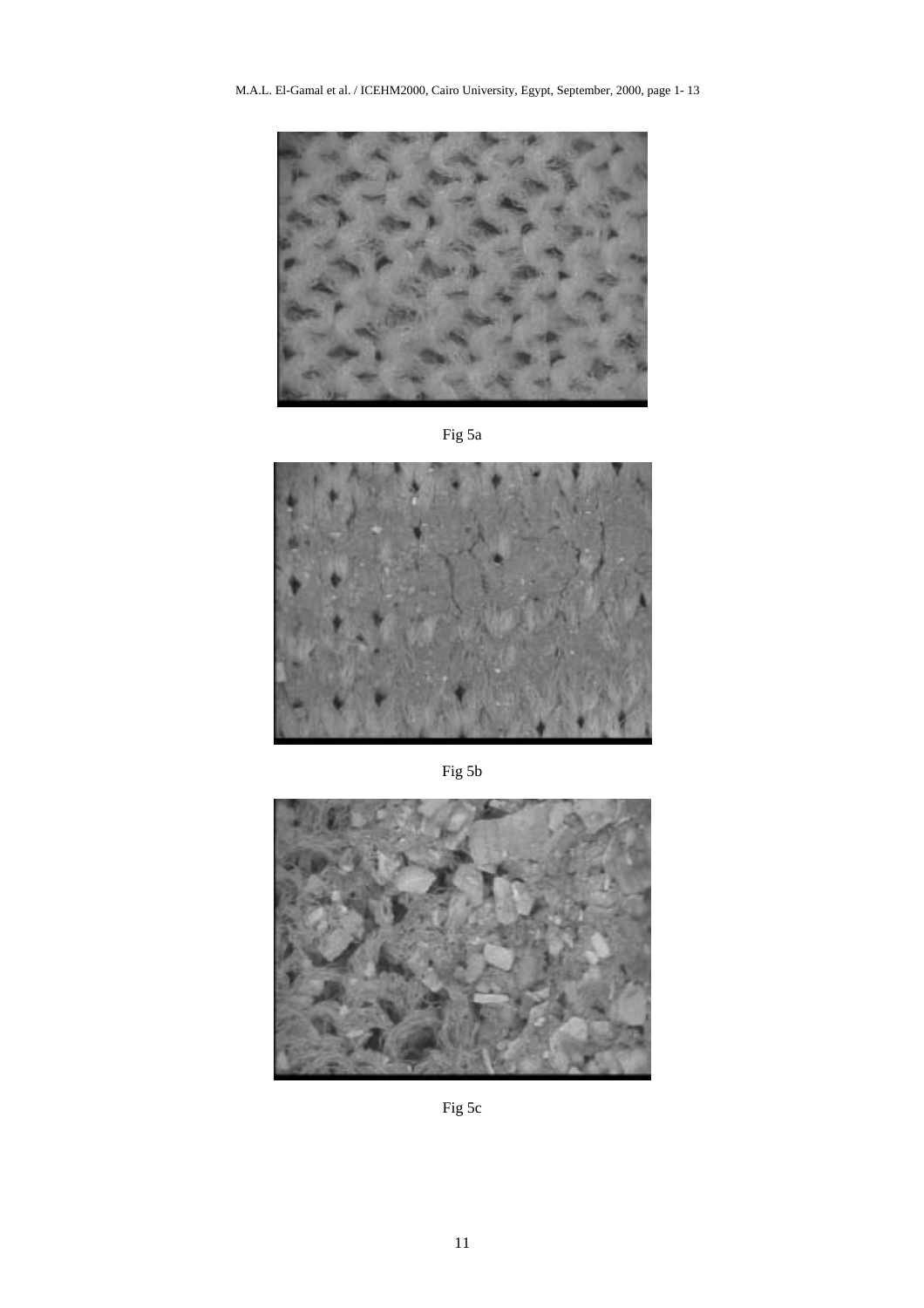

Fig 6



Fig 7